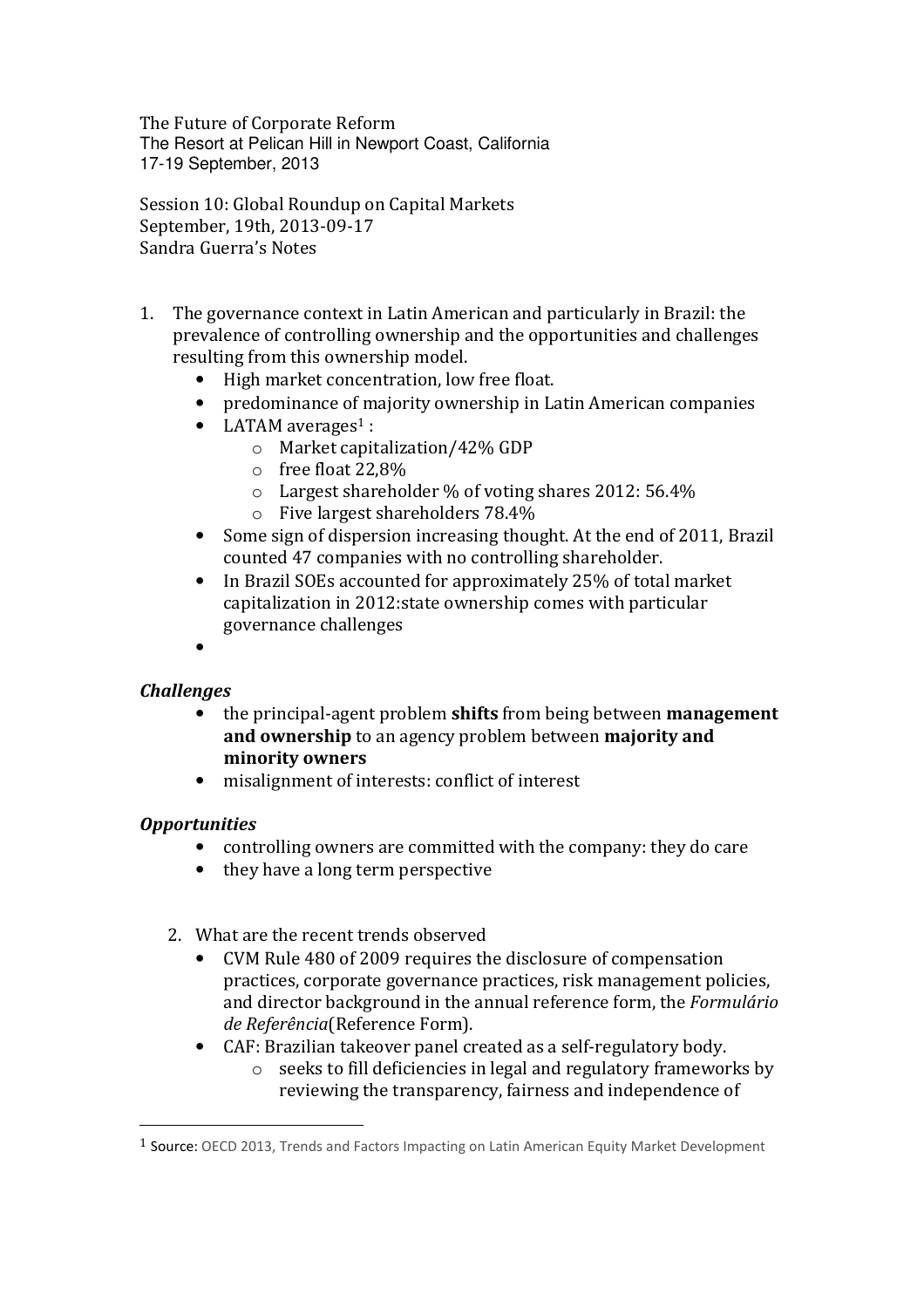takeover bids and corporate reorganizations in order to protect the rights of minority shareholders

- The 2013 board elections for Brazil's state controlled oil giant Petrobras showed how concerted investor efforts can pave the way for meaningful investor participation.
	- o In the 2012 Petrobras board elections, minority shareholders attempted to nominate two directors to the Petrobras board to represent independent minority shareholders. However, statesponsored pension funds and government financing and development institutions used their voting power to defeat the proposed candidates easily and elect their own candidates with close ties to the government as minority representatives. After considerable pressure from the Brazilian association of capital market investors (AMEC) and an investigation by the CVM, Petrobras allowed the nomination of minority shareholder candidates in advance of the annual meeting for the 2013 board elections.
- 3. What to take care when investing in Brazilian companies.
	- if the interests of majority owners and management are closely aligned so external minority investors need to ensure the rightful consideration of their interests:
		- Shareholder rights, especially for minorities,
		- the handling of related-party transactions,
		- the disclosure of ownership interests, and
		- nomination procedures for the board of directors all gain additional. The monitoring costs for investors rise significantly in this context.
		- Minority shareholder protection in LATAM ranges from the right to vote on important matters, including mergers and acquisitions and the sale of substantial assets, to participation in the election of the board and the right to participate in transfers of control. These rights are generally legally established in the region
			- in order for investors to be able to exercise these rights effectively, voting must be facilitated and information easily available for shareholders. These are two areas where significant challenges exist for investors in the region.
			- Proxy and electronic voting are two critical components.
	- Investors must be careful about engaging with companies who view corporate governance as a box-ticking exercise, since strategy, controls and compliance are key in a risky region such as ours. The nomination of the board is, however, still a largely informal process, driven by the controlling shareholder.
	- A formalized and independent search process, starting with the determination of the required director profile and involving an